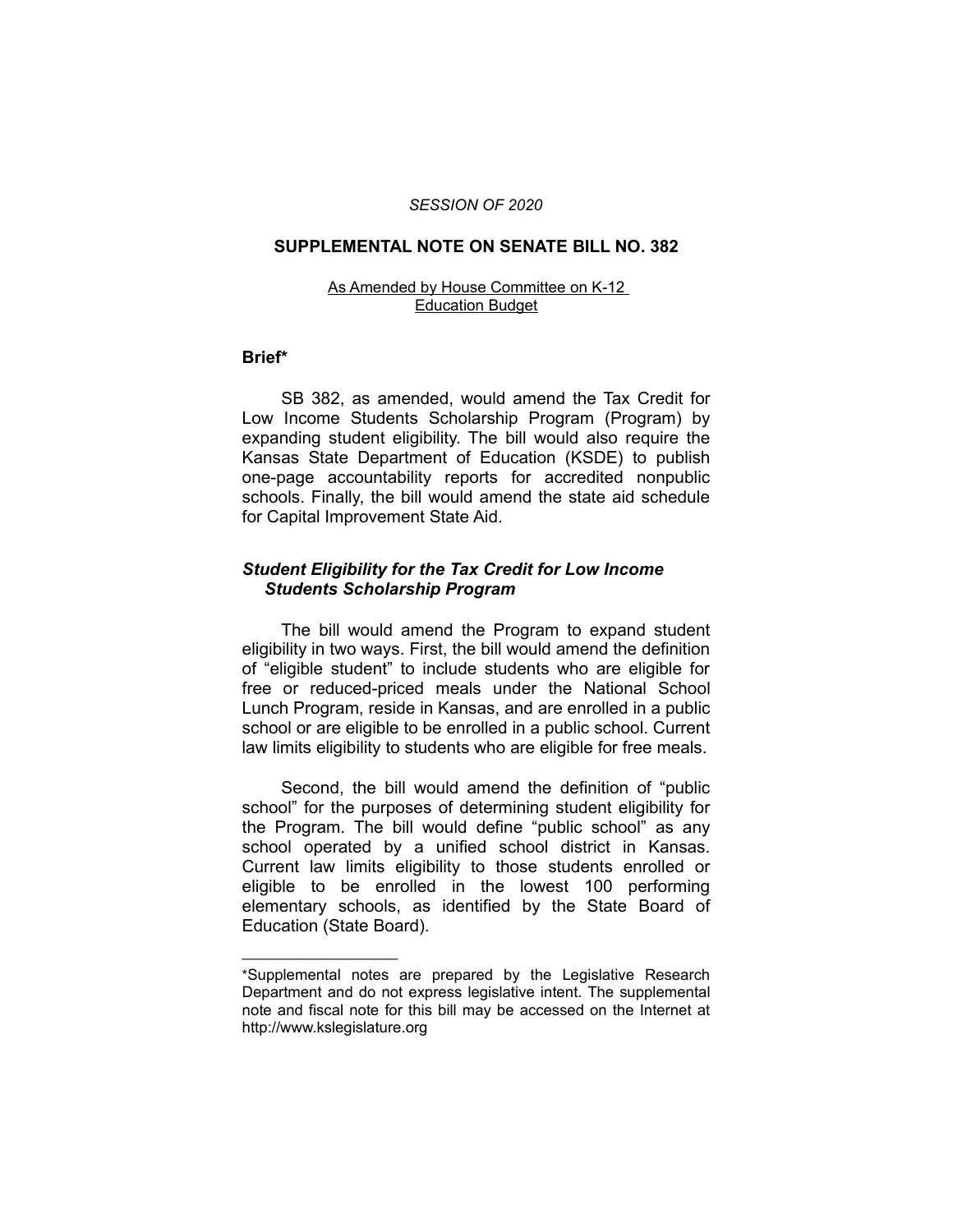The bill would also make technical amendments and retain a provision in current law that allows any student who has previously received a scholarship under the Program and has not graduated high school or is not 21 years old to remain eligible for the Program.

### *Accountability Reports*

The bill would require KSDE to prepare one-page accountability reports for all accredited nonpublic schools in the state. The bill would also require KSDE to include accredited nonpublic schools in the longitudinal achievement report submitted to the Governor and Legislature each year.

The bill would require the websites of accredited nonpublic schools participating in the Program to include a prominent link to KSDE's website where the one-page accountability reports are published.

### *Capital Improvement State Aid*

The bill would amend the Capital Improvement State Aid schedule for general obligation bonds issued by school districts. The bill would exclude Unified School District (USD) 207 (Fort Leavenworth) from the state aid schedule for general obligation bond issuances approved at an election held on or after July 1, 2020. The bill would also exclude students enrolled in virtual schools from the assessed valuation per pupil (AVPP) used when determining the state aid rate for bonds approved at an election held on or after July 1, 2020. [*Note*: For bonds approved prior to July 1, 2020, the AVPP used to calculate this state aid would continue to include virtual school students.]

Under current law, Capital Improvement State Aid for bonds approved at an election held on or after July 1, 2015, is calculated as follows: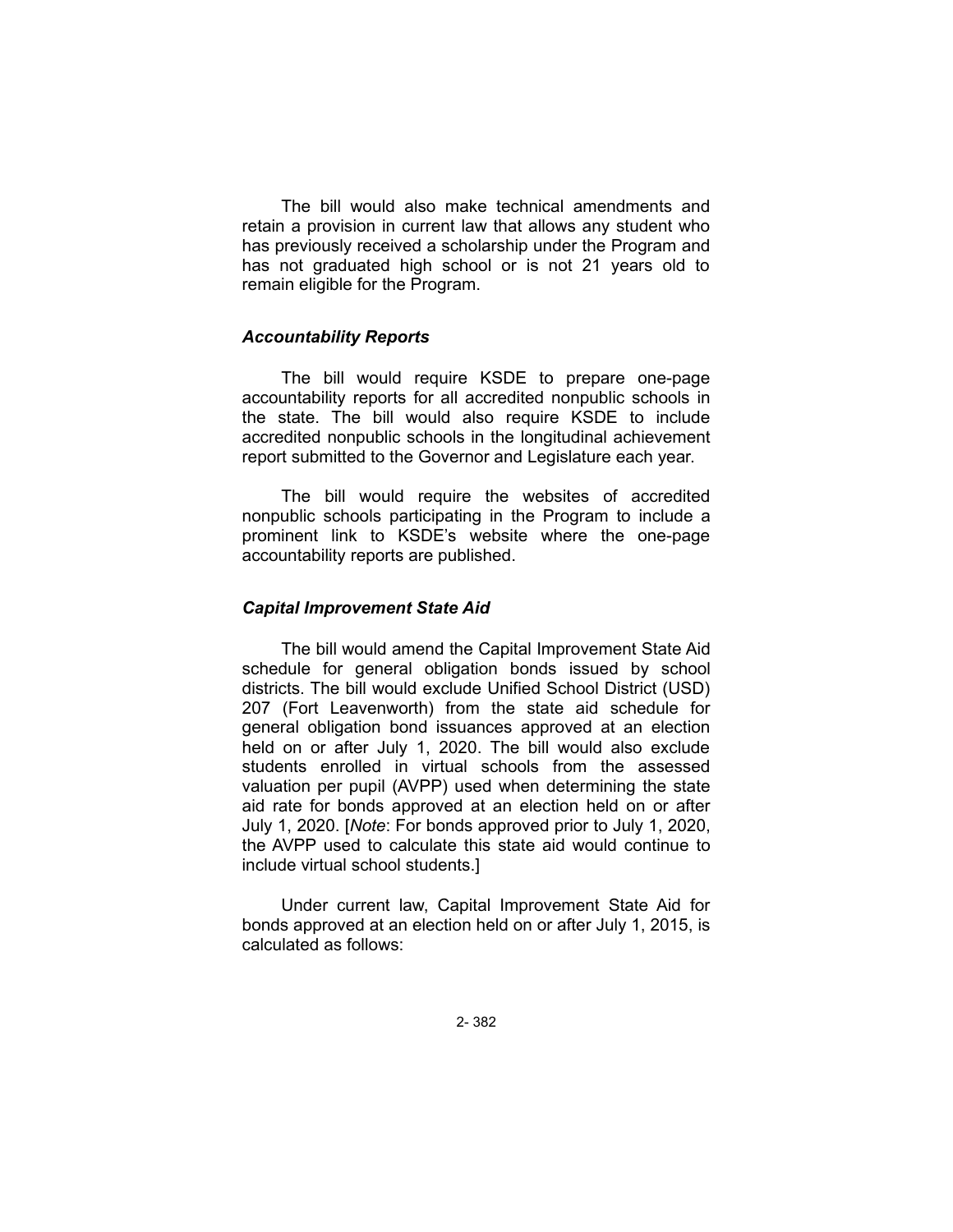- School districts are ranked according to their AVPP, as rounded to the nearest \$1,000;
- The school district with the lowest AVPP receives 75.0 percent state aid; and
- For every \$1,000 in AVPP above the lowest AVPP, state aid is decreased by 1.0 percent.

The bill would revise the calculation of Capital Improvement State Aid for bonds approved at an election held on or after July 1, 2020, as follows:

- School districts would be ranked according to their AVPP (excluding virtual school students), as rounded to the nearest \$1,000;
- The school district, other than USD 207, with the lowest AVPP would receive 75.0 percent state aid; and
- For every \$1,000 in AVPP above the lowest AVPP (excluding USD 207), state aid would be decreased by 1.0 percent.

# **Background**

The bill, as amended by the House Committee, includes amended contents of SB 382 and HB 2465, as amended by the House Committee on K-12 Education Budget on February 10, 2020.

# *SB 382 (Capital Improvement State Aid)*

The bill was introduced by the Senate Committee on Education at the request of Senator Baumgardner.

In the Senate Committee hearing, proponent testimony was provided by representatives of the Kansas Association of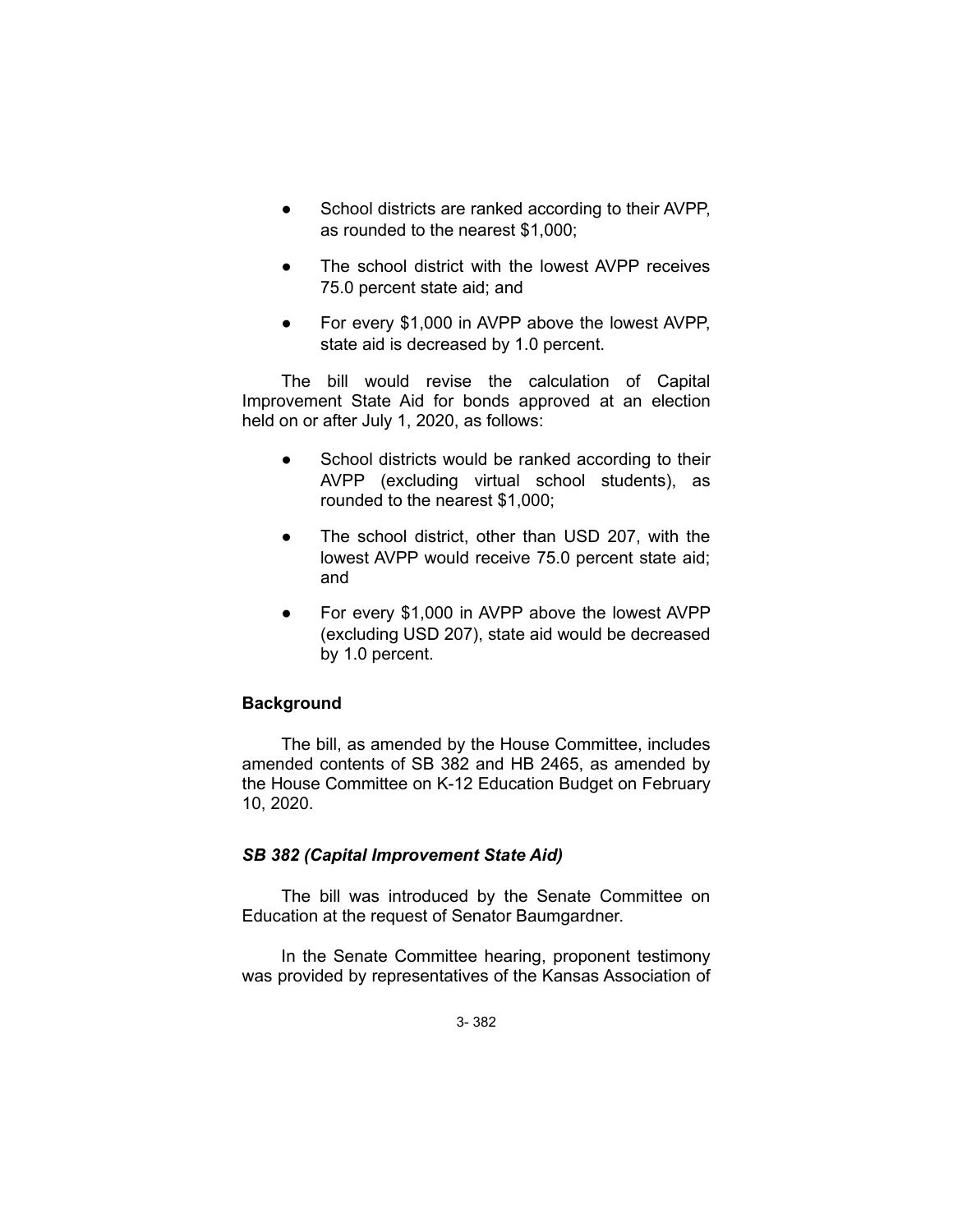School Boards (KASB), Piper Sandler Companies, USD 230 (Spring Hill), and USD 233 (Concordia). Proponents stated removing USD 207 (Fort Leavenworth) from the state aid schedule would provide more equitable funding for capital improvements projects. Additionally, proponents stated the bill would provide some property tax relief to local taxpayers. Written-only proponent testimony was provided by representatives of USD 233 (Olathe) and USD 393 (Solomon).

Neutral testimony was provided by a representative of USD 266 (Maize). The representative stated the bill would make state aid for capital improvements more equitable but proposed the bill be made retroactive to include all bonds approved in elections since July 1, 2015.

No other testimony was provided on the bill.

The Senate Committee amended the bill to:

- Include all bonds approved at elections held on or after July 1, 2015. As introduced, the bill would have affected only bonds approved at an election held on or after July 1, 2020. [*Note*: This amendment is not included in SB 382, as amended by the House Committee]; and
- Exclude virtual school students from the AVPP used to calculate Capital Improvement State Aid for bonds approved at elections held on or after July 1, 2015. [*Note*: The House Committee retained this amendment but changed the effective date to July 1, 2020.]

In the House Committee hearing, proponent testimony was provided by representatives of KASB, USD 333 (Concordia), and USD 436 (Caney Valley). Proponents stated the bill would provide property tax relief to taxpayers and would allow school districts to address major capital needs. Written-only proponent testimony was provided by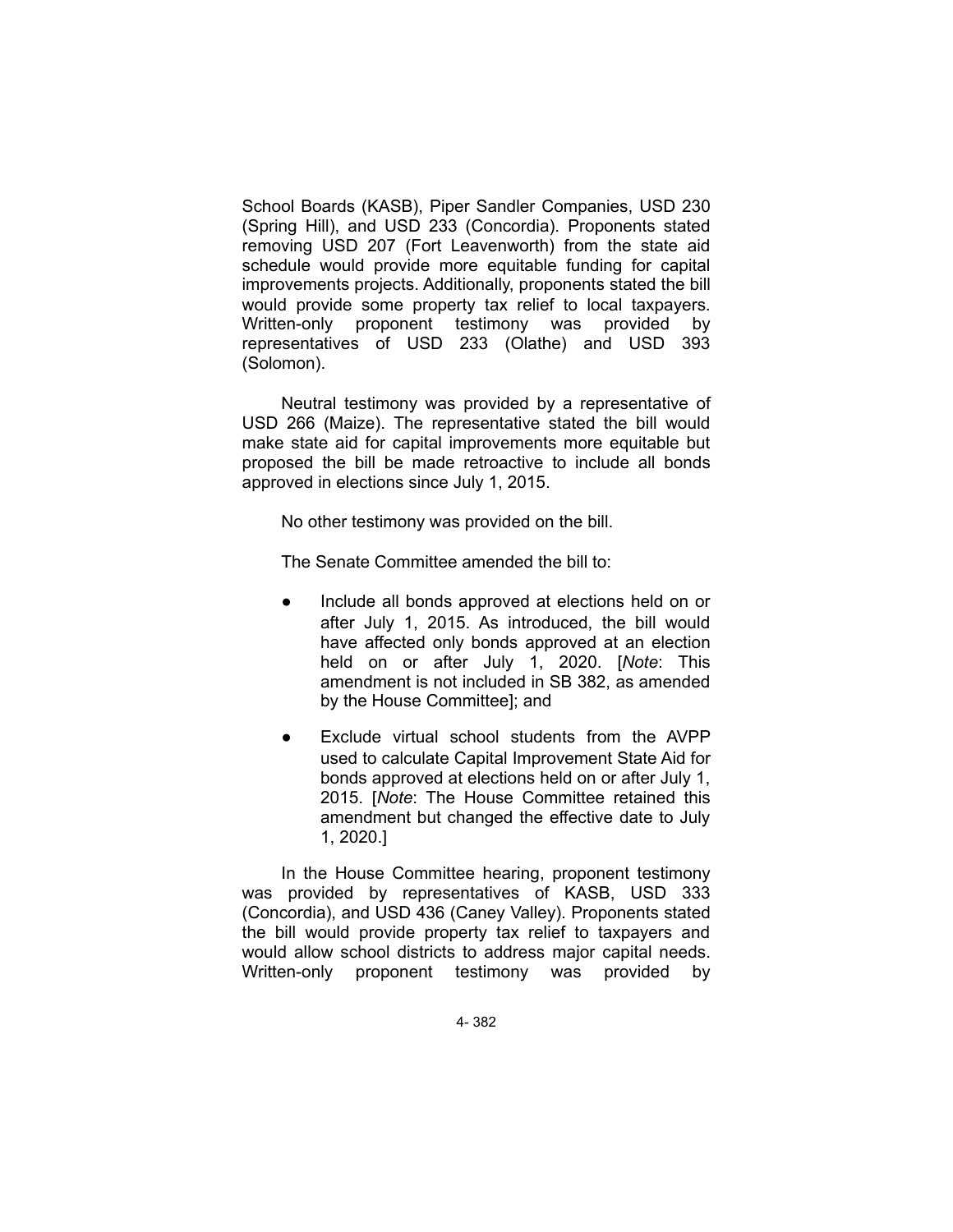representatives of Piper Sandler Companies, Schools for Quality Education, USD 202 (Turner-Kansas City), USD 230 (Spring Hill), USD 233 (Olathe), USD 266 (Maize), and USD 393 (Solomon). No other testimony was provided.

On March 11, 2020, the House Committee amended the bill to:

- Include bonds approved at an election held on or after July 1, 2020. [*Note*: As recommended by the Senate Committee on Education, the bill would have affected all bonds approved at elections held on or after July 1, 2015.];
- Change the effective date for the exclusion of virtual students from the calculation of the AVPP used to determine Capital Improvement State Aid to July 1, 2020; and
- Insert the contents of HB 2465, as amended by the House Committee on February 10, 2020.

According to the fiscal note prepared by the Division of the Budget on the bill as introduced, the KSDE indicates the state aid rates for school districts would increase by removing USD 207 from the AVPP schedule for calculating Capital Improvement State Aid. According to the KSDE, much of the real property located in USD 207 is owned by the federal government and, therefore, exempt from property taxes. As a result, USD 207 is always the lowest ranked district based on AVPP. Under current law, USD 207 would be entitled to 75.0 percent state aid for capital improvements. However, KSA 72- 1210(b) prohibits USD 207 from issuing general obligation bonds and, therefore, it cannot receive state aid for capital improvements.

According to the fiscal note, the short-term fiscal effect of the bill would be negligible. The KSDE indicates few, if any, school districts would pass a bond issuance after July 1, 2020, and then issue bonds in time to qualify for state aid for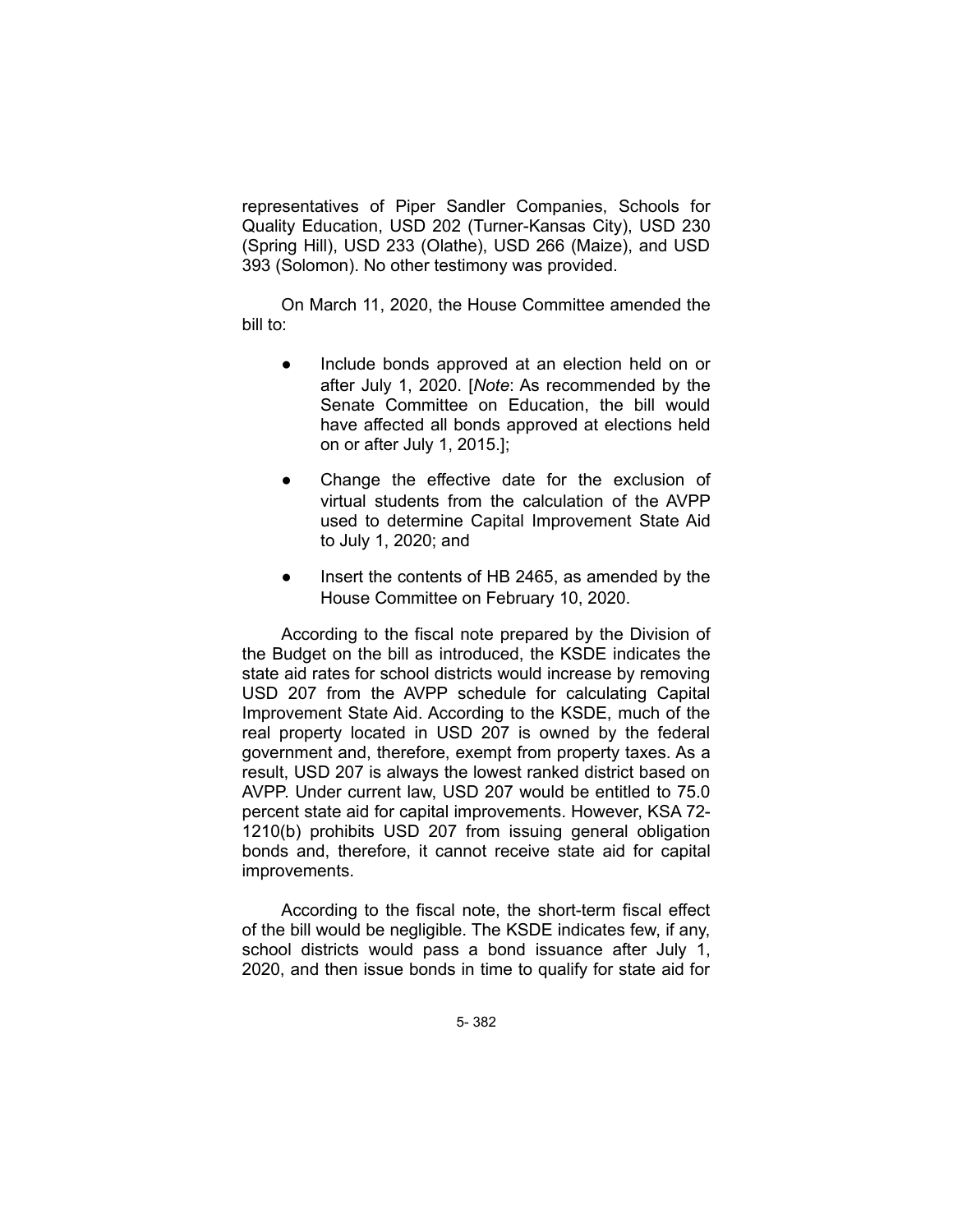FY 2021. The long-term fiscal effect of the bill would be to increase Capital Improvement State Aid expenditures due to the increase in state aid rates caused by the removal of USD 207 from the state aid schedule. However, the KSDE cannot estimate the increase in state aid without knowing which school districts would approve bond issuances and how much bonding authority would be authorized. Any fiscal effect associated with the bill is not reflected in *The FY 2021 Governor's Budget Report*.

According to analysis of SB 382 performed by the Kansas Legislative Research Department (KLRD) and presented to the Senate Committee prior to working the bill, removing USD 207 from the state aid schedule would increase state aid rates for Capital Improvement State Aid by approximately 24.0 percent and increase the number of school districts eligible to receive state aid by 52 (from 126 to 179). This analysis was conducted using the AVPP for the 2018-2019 school year. Any analysis using the AVPP for the 2019-2020 school year would produce different results.

Additional analyses conducted by KLRD staff included the projected impact of excluding virtual students from the AVPP used for Capital Improvement State Aid. According to this analysis, excluding virtual students from the AVPP would have the effect of increasing the AVPP of any school district that operates a virtual school, thereby decreasing the state aid rate for those school districts. This effect would be most pronounced in school districts in which virtual school students make up a large percentage of full-time equivalent enrollment. It is estimated 175 school districts would be eligible to receive Capital Improvement State Aid if the bill, as amended by the Senate Committee, were enacted.

Prior to the House Committee working the bill, KLRD staff presented information on the estimated impact of including all bonds approved at elections held on or after July 1, 2015. According to KLRD staff, doing so would increase expenditures for Capital Improvement State Aid by approximately \$15.0 million.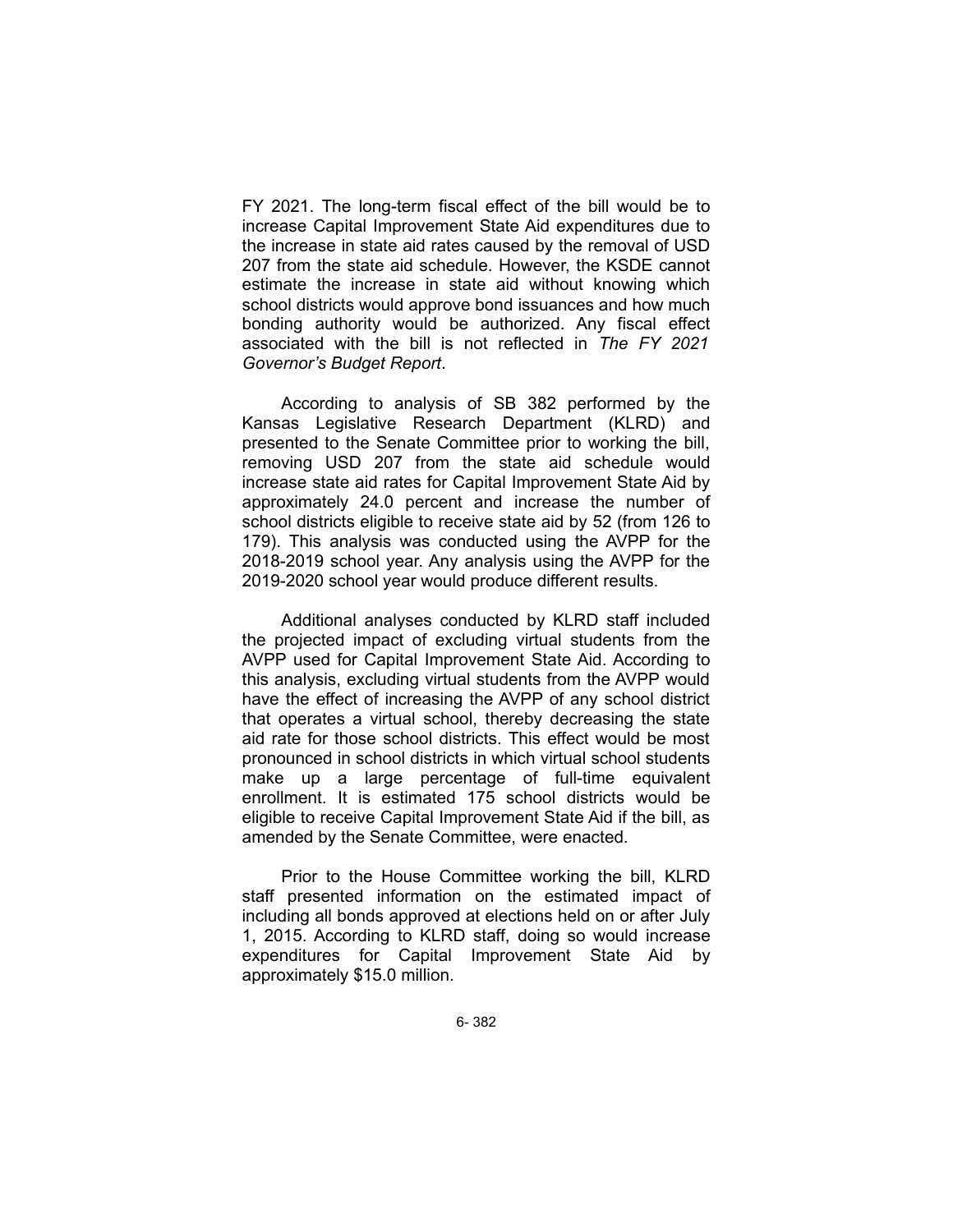### *HB 2465 (Student Eligibility for the Tax Credit for Low Income Students Scholarship Program and Accountability Reports)*

The bill was introduced by the House Committee on Education at the request of Representative Huebert.

In the House Committee on K-12 Education Budget hearing, proponent testimony was provided by representatives of ACE Scholarships, All Saints Catholic School, Bishop Ward High School, the Catholic Education Foundation, EdChoice, ExcelinEd, Hayden High School, Holy Savior Catholic Academy, Kansas Policy Institute, Support for Catholic Schools, and the Urban Preparatory Academy and by a private citizen. The proponents favored expanding student eligibility for the Program due to the impact of the Program on current scholarship recipients, and generally favored expanding school choice programs in Kansas as a way to help low-performing students. Written-only proponent testimony was provided by representatives of Americans for Prosperity–Kansas and the Kansas Catholic Conference.

Neutral testimony was provided by a representative of the State Board. The representative indicated the State Board had not determined an official position on the bill and encouraged the Legislature to ensure that performance data for accredited nonpublic schools be made available to parents.

Opponent testimony was provided by representatives of Game On for Kansas Schools, the Kansas National Education Association, KASB, the Kansas School Superintendents' Association, Stand Up Blue Valley, and United School Administrators of Kansas. Opponents generally opposed providing public funding to private schools and favored funding for public schools to help low-performing students. Written-only opponent testimony was provided by representatives of Education First Shawnee Mission, Mainstream Coalition, the Olathe Public Education Network,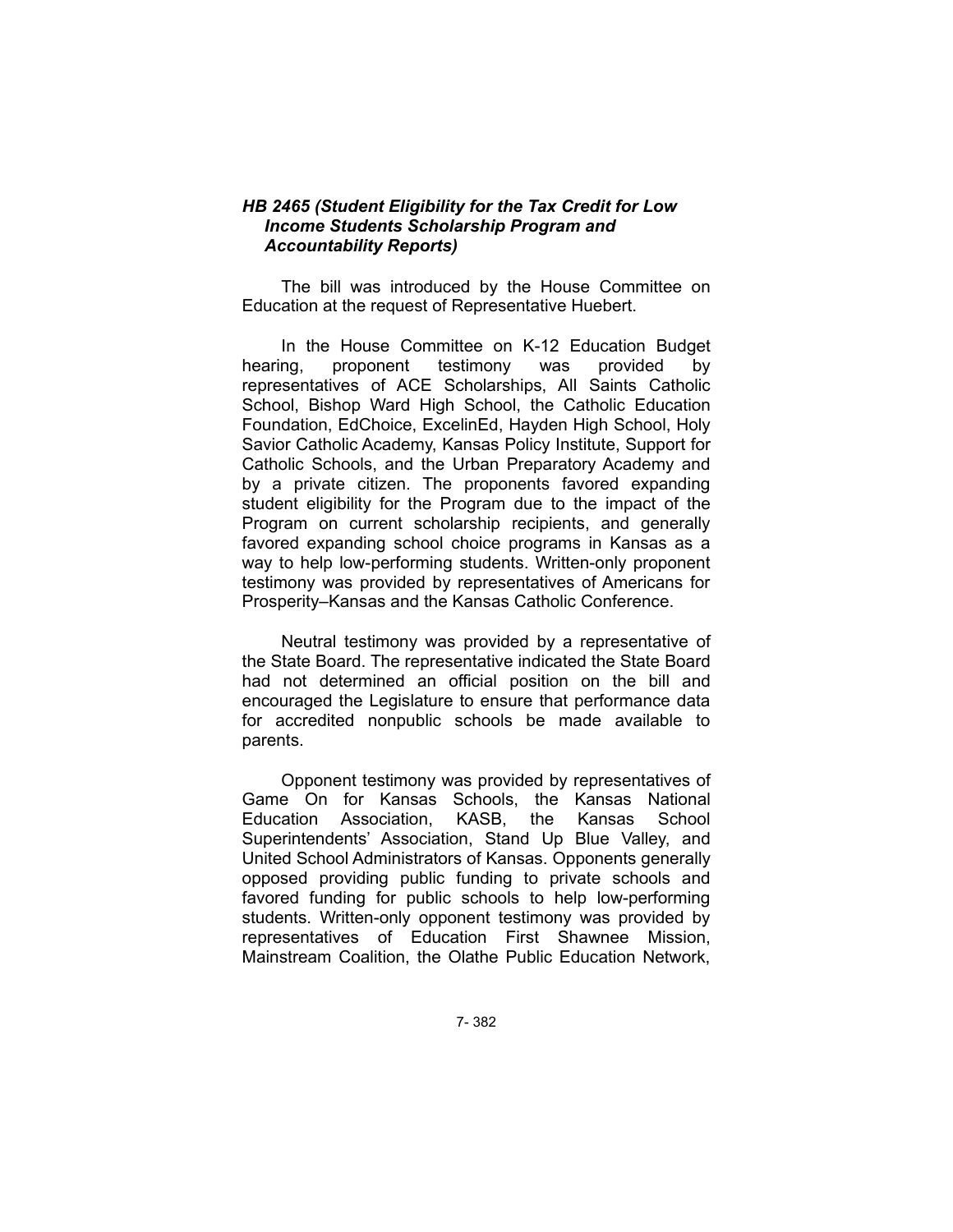One United Voice, the Overland Park Chamber of Commerce, and USD 512 (Shawnee Mission), and by a private citizen.

On February 10, 2020, the House Committee amended the bill to:

- Delete language specifying student eligibility for free or reduced meals would be based on the requirements of the National School Lunch Program as it existed on January 1, 2020. [*Note*: This amendment is included in SB 382, as amended by the House Committee.]; and
- Add language that would require KSDE to include accredited nonpublic schools in accountability reporting and require nonpublic schools participating in the Program to include a link to the one-page accountability reports produced by KSDE on the school's website. [*Note*: This amendment is included in SB 382, as amended by the House Committee.]

On February 26, 2020, the bill, as amended by the House Committee, was withdrawn from the House Calendar and referred to the House Committee on Appropriations.

On March 4, 2020, the bill was withdrawn from the Committee on Appropriations and rereferred to the House Committee on K-12 Education Budget. On the same day, the House Committee further amended the bill to insert the contents of HB 2526, as recommended by the House Committee. [*Note*: This amendment is not included in SB 382, as amended by the House Committee.]

According to the fiscal note prepared by the Division of the Budget on the bill as introduced, the bill would increase the number of students eligible for scholarships under the Program. However, the additional number of contributions to scholarship granting organizations cannot be estimated. Additionally, any additional tax credits claimed would reduce